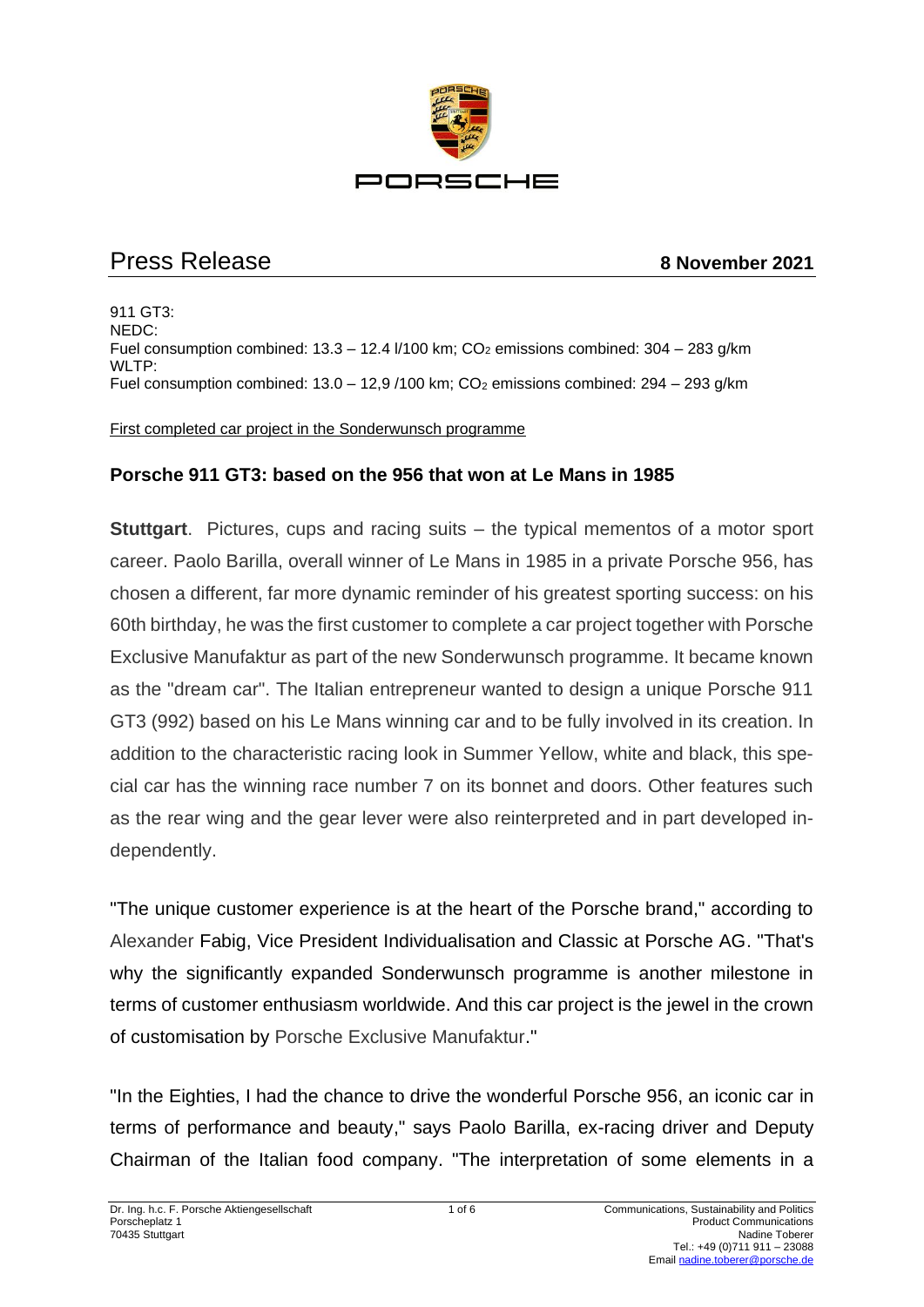modern GT3 makes that memory exciting and vital – for me and for people who are close to me."

As Alexander Fabig, Vice President Individualisation and Classic at Porsche AG explains, "the cooperation with Paolo Barilla was a very special project for Porsche too. Because not only is the handcrafted 911 GT3 itself highly individual, but its design process is also unique."

#### **Unique from every angle**

One of the special features of this 911 GT3 is its striking exterior paintwork in Summer Yellow, white and black. It reinterprets the striped design of the historic racing car. The front apron and the trim rings on the headlights are also painted in Summer Yellow. The design of the centre-lock wheels is inspired by the rims of the Porsche 956. When used in racing, these had White aeroblades. The 911 GT3 rims are also white at the front, while the rear axle is painted in a modern gold colour.

The side plates on the rear spoiler are also influenced by the design and geometry of their historic predecessor. Sample components were initially developed using rapid prototyping. Naturally, aerodynamic performance and, in particular, the balance between the front and rear axles needed to be retained, so the aerodynamic engineers from the series-produced 911 GT3 were included in the project at a very early stage. The modified rear wing had to prove its flow characteristics in the wind tunnel. "PB 60" is blazoned across the flanks, representing Paolo Barilla's initials and age. The style of this logo is inspired by the graphic of the then main sponsor of the Le Mans winning car.

Black dominates the interior, as you would expect in a racing car. The door entry guards and the decorative trim in yellow on the passenger side dashboard are decorated with a logo specially designed with the customer in mind. It combines the type code 956, the "Le Mans 1985" logo and the stylised silhouette of the racing car. This logo and the 1985 circuit are embroidered in the headrests. The gear lever is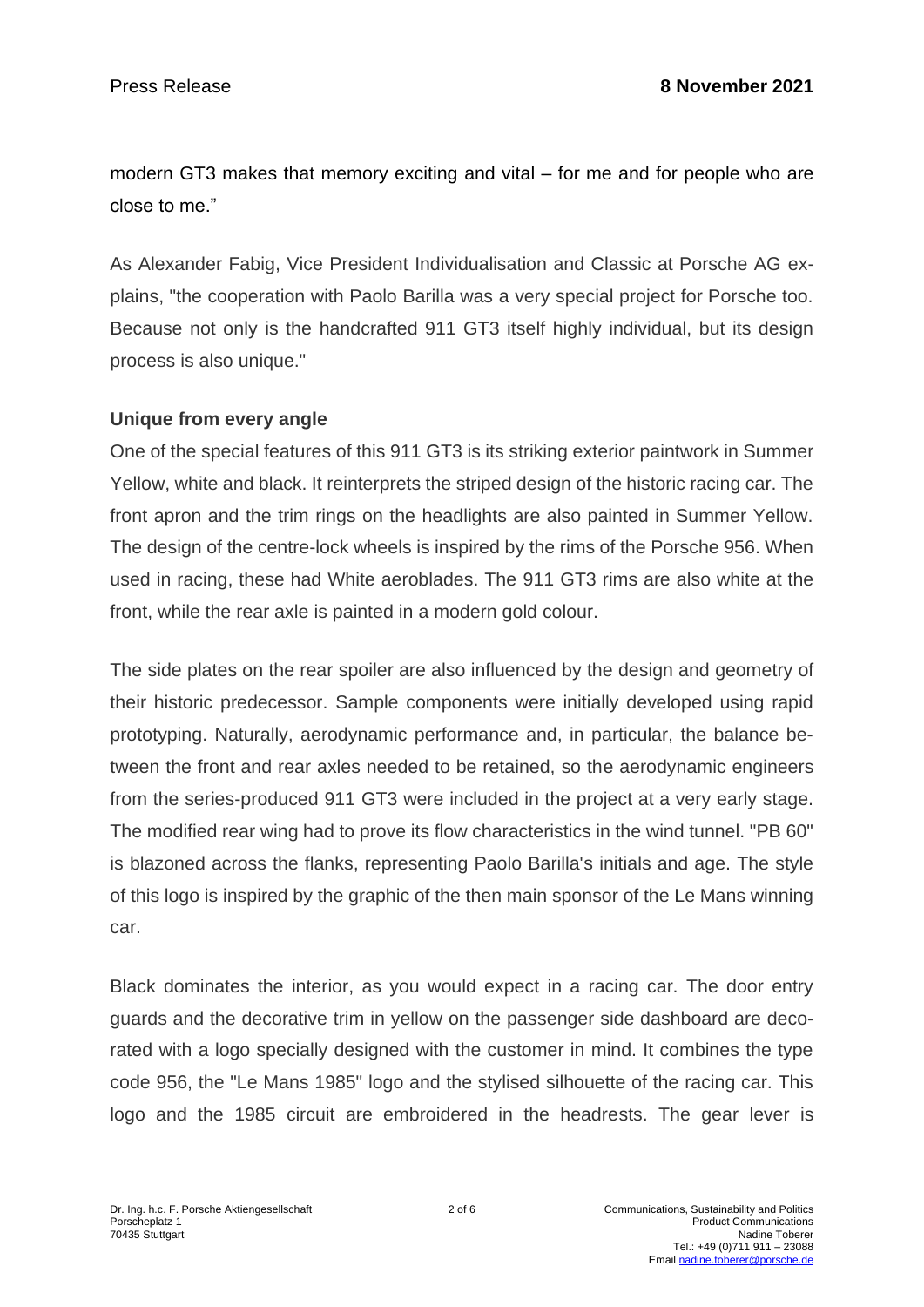reminiscent of the magnesium ball in the 956 racing car and is an elaborate custommade product: the top part was milled from an aluminium block and the surface was sanded.

## **From initial sketch to finishing touches in three years**

Within the new Sonderwunsch programme, the client assumed the role of project manager. As part of the project team, made up of experts from Porsche Exclusive Manufaktur and the Style Porsche design department, Barilla collaborated directly in the creation of his dream car. The process took a total of three years, from the first design sketch to the technical feasibility check and construction. Development started on the basis of the predecessor GT3 car, as the type 992 was still in series development.

"Many times in this project we would have had good reason to say 'It's not going to work' or 'It's too complicated,'" said Philipp Setter, Head of Sonderwunsch Customer Consultation at Porsche Exclusive Manufaktur. "Once we decided to take on the challenge, we pushed the boundaries and were able to achieve a lot. With his clear vision and grasp of tight schedules and decision-making, Paolo Barilla was the right client and project manager for this ambitious project."

## **Summer Yellow from the "Colour of Choice Plus" programme**

"Direct contact with the customer is the best thing that you can have as a designer," according to Grant Larson. Together with Harm Lagaay, Grant Larson designed the first Boxster and is currently the Director of Special Projects at Style Porsche. "I work for Porsche because that is where I can design dream cars. But the Sonderwunsch projects are in another dimension: The personal exchange with the client is extremely satisfying and helps us to better understand our customers' wishes in our daily work."

The biggest challenge for Larson was to transfer the graphic design from the extremely flat and square racing car to the more rounded shapes of the current 911. "Geometrically these are very different cars," said Larson. "The layout couldn't be transferred 1:1." First, he worked digitally on the computer, then the lines were projected onto a test body with a laser device and these were painted accordingly. The trial paint was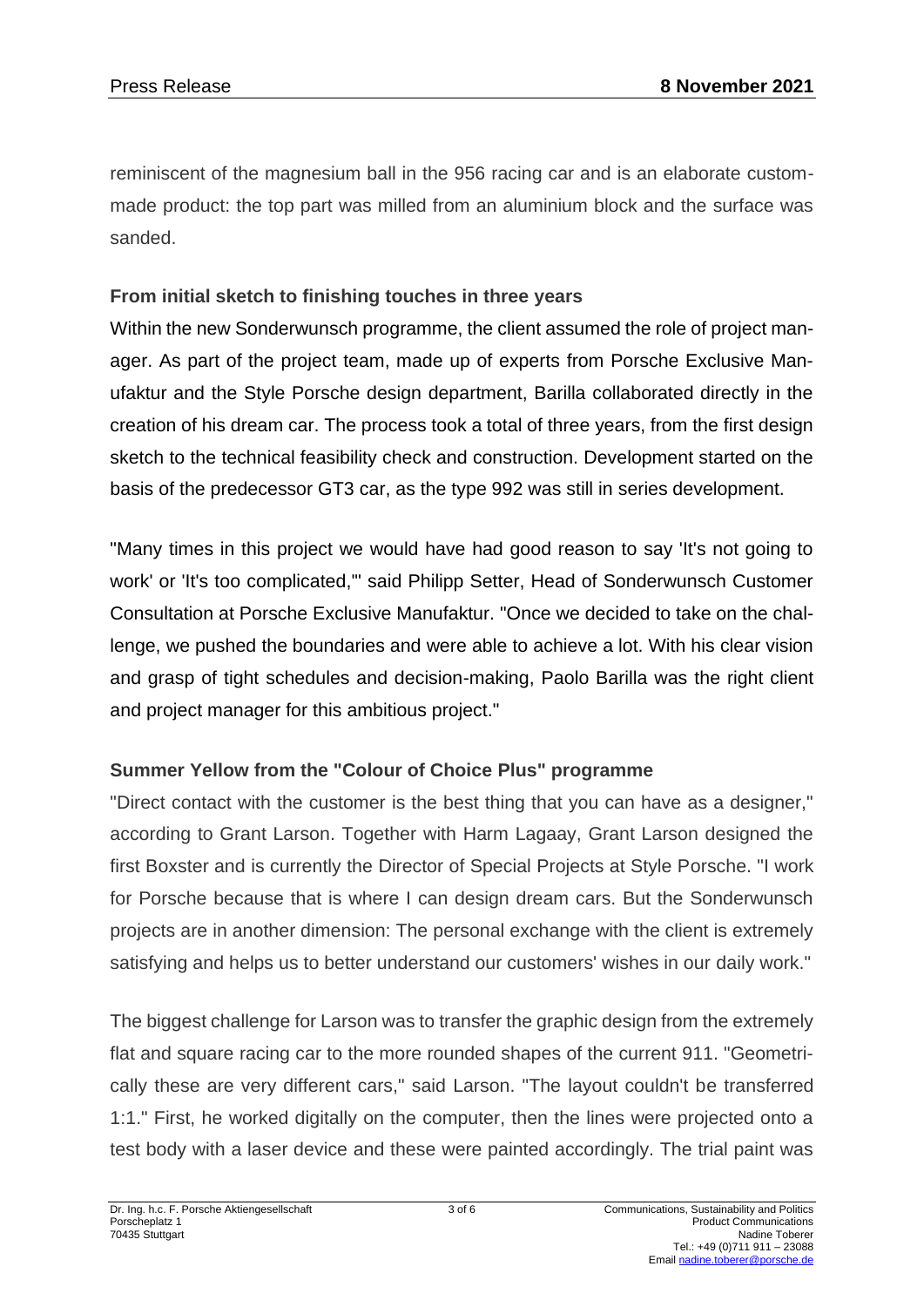applied three times before designer Larson and project manager Barilla were satisfied. The warm, yellow shade also had to be carefully chosen to closely match the historical model and to work in both artificial and daylight. The team finally opted for summer yellow from the extensive "Colour of Choice Plus" programme at Porsche Exclusive Manufaktur.

"I originally wanted to move the race numbers on the doors further towards the centre of the white strip, but Paolo Barilla insisted that the "7" should be very close to the edge, like on his racing car," Larson recalls. During the project phase, he placed a 1:43 model of the racing car on his desk for inspiration.

# **Integrated into the Porsche family**

Barilla visited Porsche three times during the concept phase to actively take part in the project from specification to completion. During the implementation phase, frequent consultations took place via telephone, email and video conference, followed by further visits – with his very own works ID. "Paolo Barilla was very pleased about this detail," says Setter. "When the Porsche works ID was handed over in person, he officially became part of the team and our Porsche family."

He also became an official production employee because Barilla himself flanged the gearbox to the engine in his unique car using a torque-controlled screw device. "Authentic experiences like these are ultimately what makes Porsche Porsche," according to Setter. "Our customers have generally seen and experienced a lot, but for projects of this size, we always try to open a few more doors that would otherwise be closed, for very good reason."

# **About the Porsche Sonderwunsch programme**

Porsche Exclusive Manufaktur and Porsche Classic enhance and restore unique sports cars with a combination of skilled craftsmanship and attention to detail. As part of its Co-Creation strategy, the sports car manufacturer is now offering a new interpretation of its legendary Sonderwunsch programme from the late 70s, which will make it possible to design individualised, one-off cars in future – co-created by the customer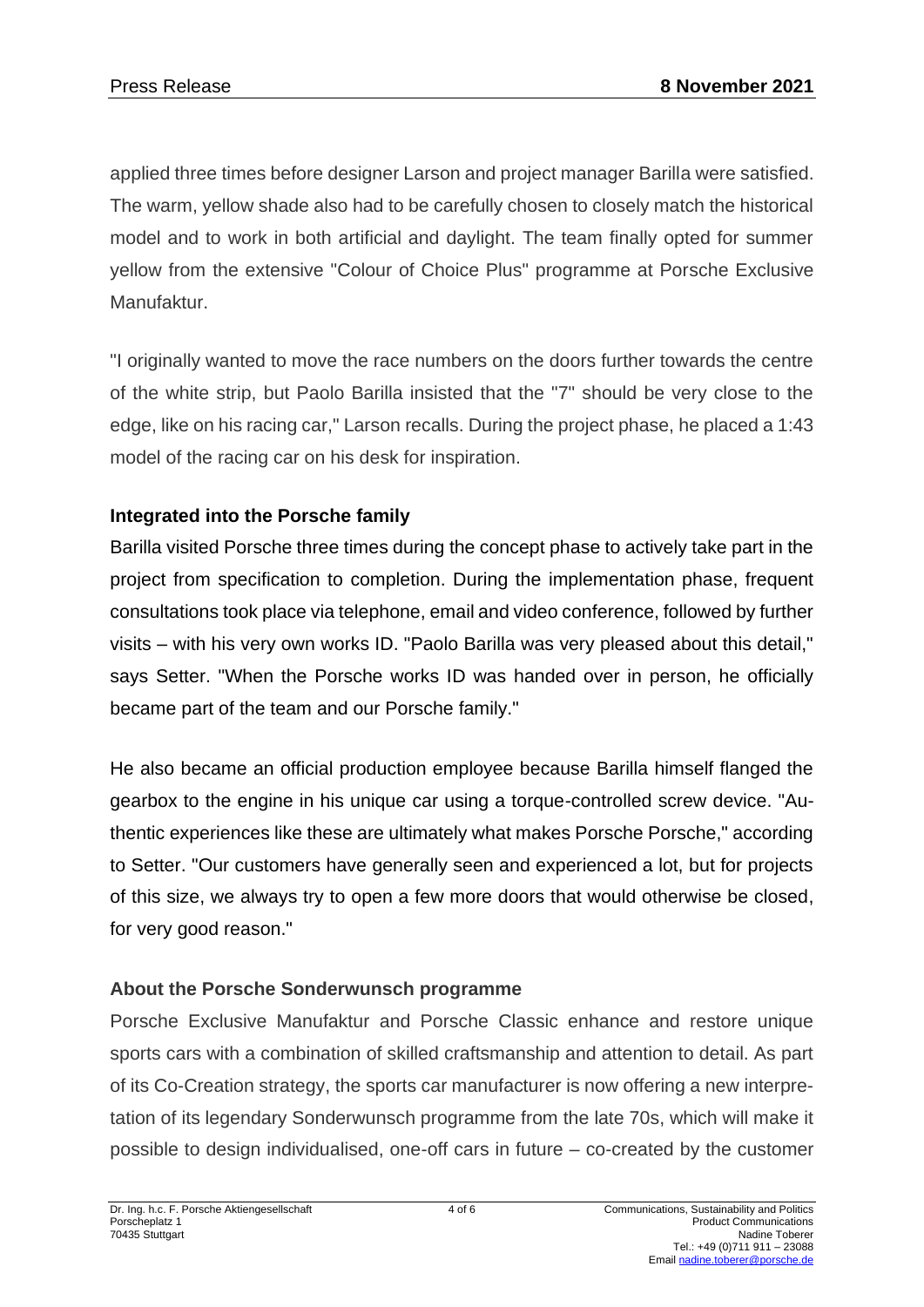and professionally produced by Porsche. The expansion of this offering is divided into the areas of Factory Commissioning for individual customer colour and material requests directly in production as well as subsequent Factory Re-Commissioning and Factory One-Off after vehicle delivery to the customer. Whereas Factory Re-Commissioning is also aimed at the implementation of individual colours and materials, the Factory One-Off is a systematic technical new development. Depending on the vehicle age, the technical experts of Porsche Exclusive Manufaktur or Porsche Classic take care of implementation.

#### **About Porsche Exclusive Manufaktur**

A sports car as individual as your own fingerprint, as unmistakable as your own lifestyle: Porsche Exclusive Manufaktur in Zuffenhausen creates very personal customer vehicles through a combination of perfect craftsmanship and high-tech. Highly qualified employees with decades of expertise devote their full attention to every detail and enhance it through hand craftsmanship.

The experts can draw on a wide range of visual and technical customisation options for the exterior and interior. Visible examples include Sport Design packages, custom rim designs and interior trims, as well as the comprehensive "Colour of Choice Plus" range for all Porsche models. Porsche Exclusive Manufaktur fulfils the highest demands with regard to materials and craftsmanship. Alongside individual customer vehicles, Porsche Exclusive Manufaktur also produces limited small series and editions. Here, high-quality materials are combined with modern production technologies to create a harmonious overall concept.

The fuel consumption and  $CO<sub>2</sub>$  emissions data were determined in accordance with the new WLTP measurement procedure. For the time being, the NEDC values derived from this new measurement procedure are still to be specified. These values are not comparable with the values determined in accordance with the former NEDC measurement procedure.

Further information on the official fuel consumption and official, specific  $CO<sub>2</sub>$  emissions of new passenger cars is available in the publication entitled "Guidelines on fuel consumption, CO<sub>2</sub> emissions and